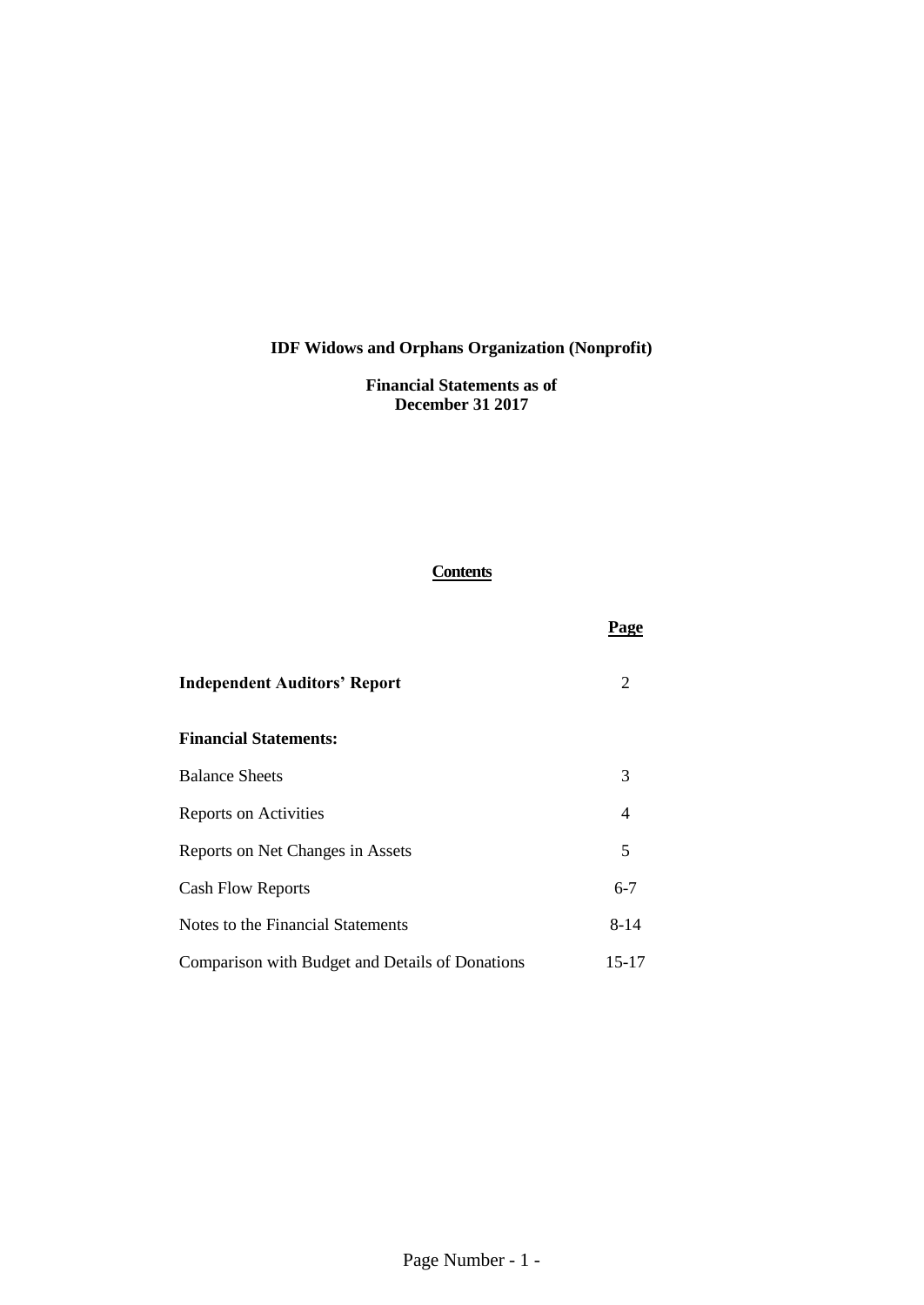#### **Independent Auditors' Report**

#### **For the Members of the IDF Widows and Orphans Organization (Nonprofit)**

We have audited the attached balance sheets of the **IDF Widows and Orphans Organization (Nonprofit)** (hereinafter: "the Organization") as of December 31 2017 and 2016, its reports on changes in net assets and cash flow reports for each of the years ending those dates. These financial statements are the responsibility of the Organization's managing committee and management. Our responsibility is to express our opinion on these financial statements based on our audits.

We prepared our audit in accordance with generally accepted Israeli accounting standards, including standards defined in the Accounting Regulations (Accountant's Method of Operation), 1973. These regulations require that we plan and perform the audit with the aim of achieving reasonable assurance the Financial Statements are free of material misrepresentations. The audit includes samplings of evidence supporting the sums and information in the Financial Statements. An audit also includes assessing the accounting principles used and significant estimates made by the Organization's managing committee and management, as well as an evaluation of the overall financial statement presentation. We believe that our audit provides adequate basis for our opinion.

As noted in Note 2a to the Financial Statements, these Financial Statements have been prepared in nominal sums and are not presented in reported sums as required by Israeli GAAP.

In our opinion, with the exception of that stated in the previous paragraph, these Financial Statements adequately reflect, in all material respects, the financial status of the Organization as of December 31 2017 and 2016, and the results of the Organization's activities, changes in its net assets and cash flows for each of the years ending those dates in accordance with generally accepted Israeli accounting practices – in nominal sums.

> Avidor Bardichev Gazit Certified Public Accountants

Ramat Gan,

June 18, 2018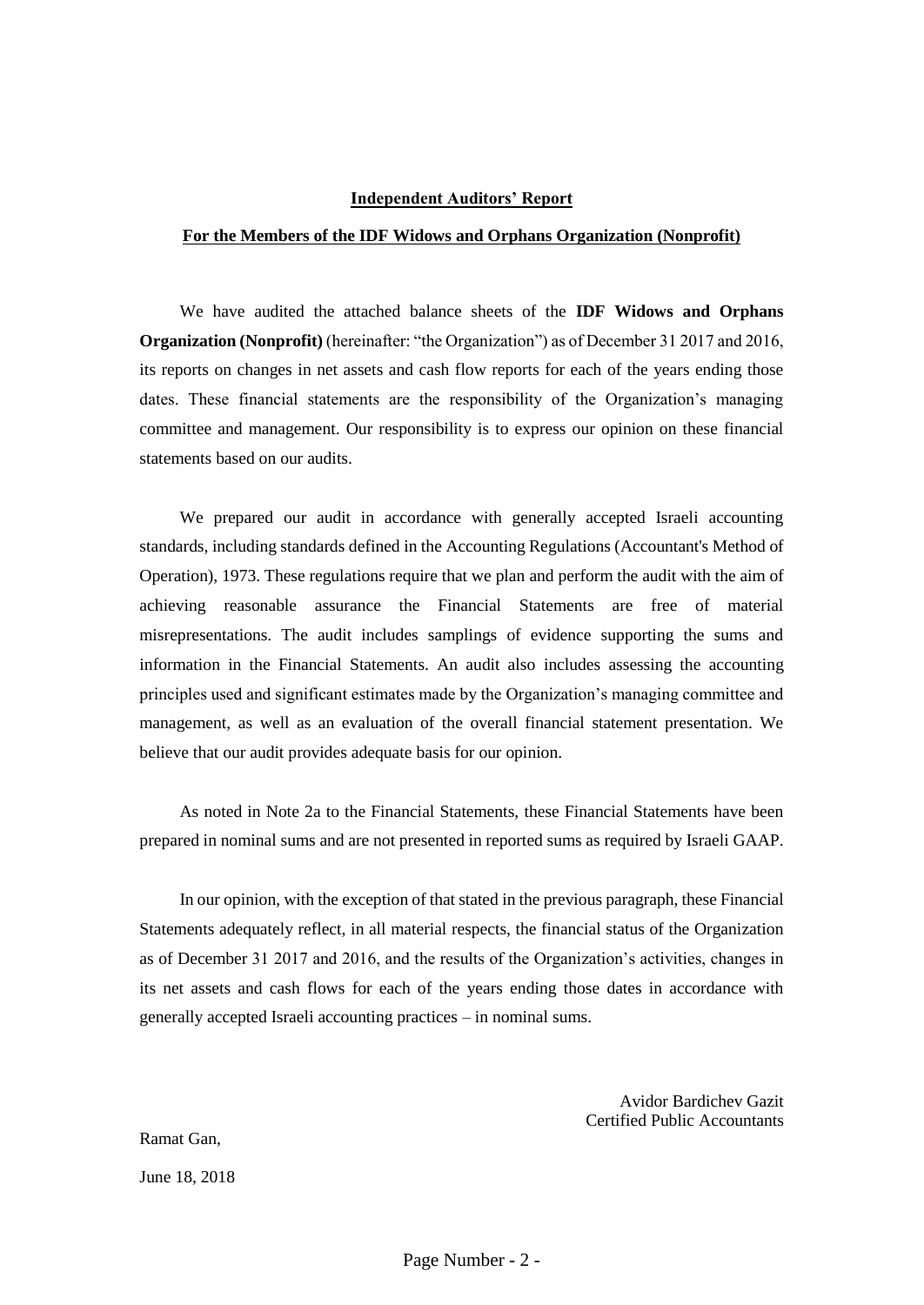## **Balance Sheets**

|                                                        |             | December 31                |              |
|--------------------------------------------------------|-------------|----------------------------|--------------|
|                                                        |             | 2017                       | 2016         |
|                                                        | <b>Note</b> | <b>NIS</b>                 |              |
| <b>Current Assets</b>                                  |             |                            |              |
| Cash and cash equivalents                              | 3           | 1,797,858                  | 865,894      |
| <b>Tradable securities</b>                             |             | 438,554                    | 1,280,605    |
| Other accounts receivable                              | 4           | 1,212,595                  | 708,384      |
|                                                        |             | $\overline{3,449,007}$     | 2,854,883    |
| <b>Excess reserve for severance pay liability, net</b> | 5           | 31,396                     | 25,163       |
| <b>Investments and long-term assets</b>                |             |                            |              |
| Attala Scholarships Fund dedication                    | 6           | 3,060,700                  | 3,057,716    |
| Assistance funds                                       | 7           | 5,142,968                  | 5,080,297    |
| Activity center construction fund                      | $\,8\,$     | 7,118,571                  | 6,000,000    |
| Scholarship distribution fund                          | 9           | 541,578                    | 533,774      |
|                                                        |             | 15,863,817                 | 14,671,787   |
| <b>Fixed assets, net</b>                               | 10          | 266,458                    | 291,243      |
|                                                        |             | 19,610,678                 | 17,843,076   |
|                                                        |             |                            |              |
| <b>Current Liabilities</b>                             |             |                            |              |
| Trade payables                                         | 11          | 848,164                    | 524,490      |
| Other payables and credit balances                     | 12          | 359,332                    | 293,262      |
|                                                        |             | 1,207,496                  | 817,752      |
| <b>Assets</b> , net                                    |             | ------------               | ------------ |
| Unrestricted net assets                                |             |                            |              |
| Not designated by the Organization's institutions      |             | 2,272,907                  | 2,062,294    |
| Designated by the Organization's institutions          |             | 7,475,371                  | 6,348,537    |
| Used for fixed assets                                  |             | 266,458                    | 291,243      |
|                                                        |             | 10,014,736                 | 8,702,074    |
| Temporarily restricted net assets                      |             | 5,327,746                  | 5,265,534    |
| Permanently restricted net assets                      | 6           | 3,060,700                  | 3,057,716    |
|                                                        |             | 18,403,182                 | 17,025,324   |
|                                                        |             | ------------<br>19,610,678 | 17,843,076   |
|                                                        |             |                            |              |
|                                                        |             |                            |              |

June 18, 2018 Approval date<br>The Financial Statements

Committee Member

Nehama Muskal Tammy Shelach Chairwoman of the Organization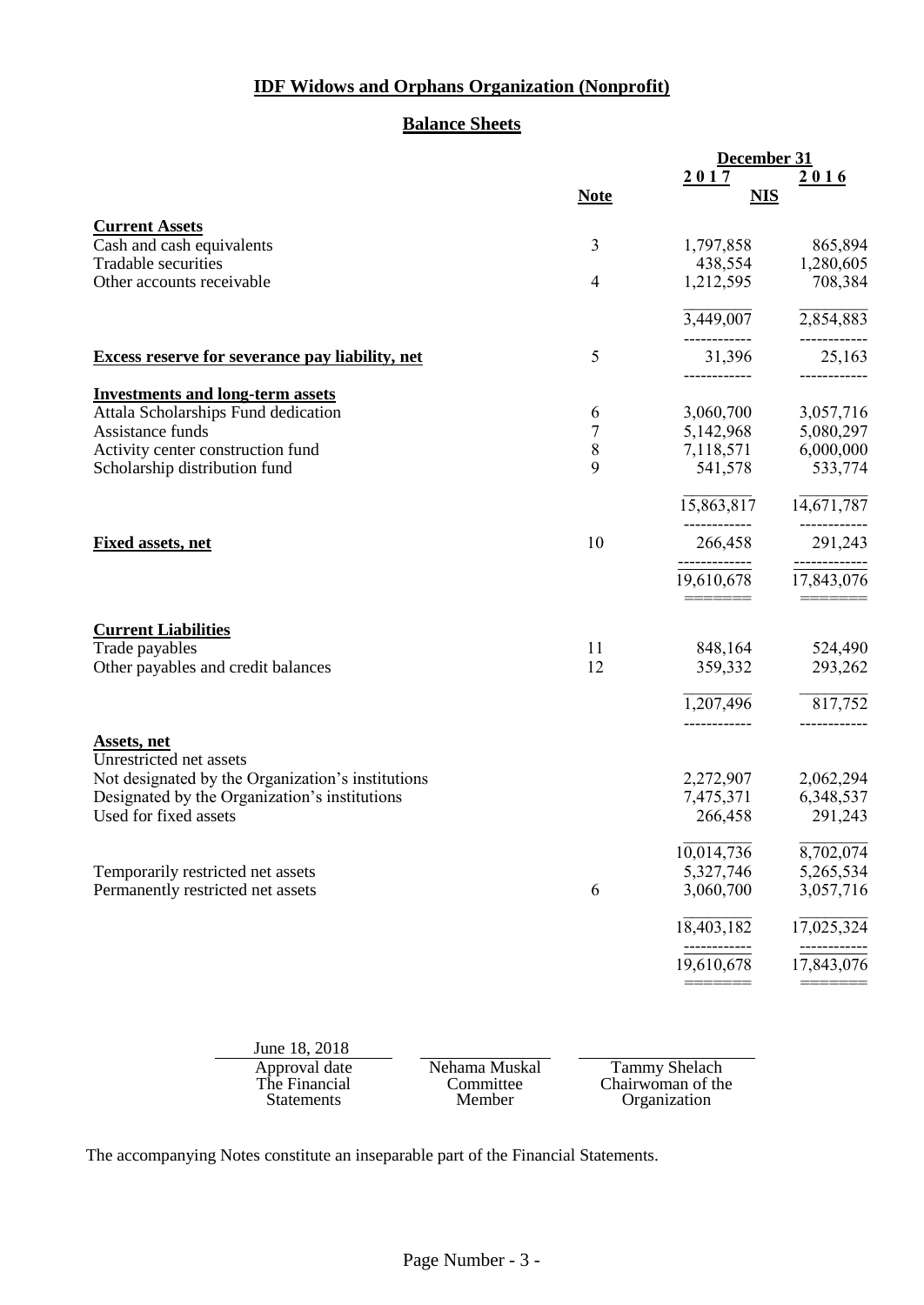## **Reports on Activities**

|                                              |             |            | <b>For the Year Ending</b><br>December 31 |
|----------------------------------------------|-------------|------------|-------------------------------------------|
|                                              | <b>Note</b> | 2017       | 2016<br><b>NIS</b>                        |
| <b>Activity Turnover</b>                     |             |            |                                           |
| Donations                                    |             | 3,961,086  | 3,229,040                                 |
| Ministry of Defense allocations              |             | 2,010,000  | 2,020,000                                 |
| Membership fees                              |             | 1,861,737  | 1,704,269                                 |
| Newsletter publication                       |             | 24,902     | 56,910                                    |
| Revenues from the organization of activities |             | 1,689,724  | 1,410,213                                 |
| Sums released from restricted net assets     |             | 620,542    | 485,482                                   |
| <b>Total activity turnover</b>               |             | 10,167,991 | 8,905,914                                 |
| Cost of activities                           | 13          | 7,536,589  | 6,658,115                                 |
| Net revenues from activities                 |             | 2,631,402  | 2,247,799                                 |
| Administrative and general expenses          | 14          | 1,385,903  | 1,335,108                                 |
| Net revenues before financing                |             | 1,245,499  | 912,691                                   |
| Finance revenues (expenses), net             | 15          | 58,538)    | 83,302                                    |
| Tax expenses                                 |             | 1,133)     |                                           |
| Net yearly revenues                          |             | 1,185,828  | 995,993                                   |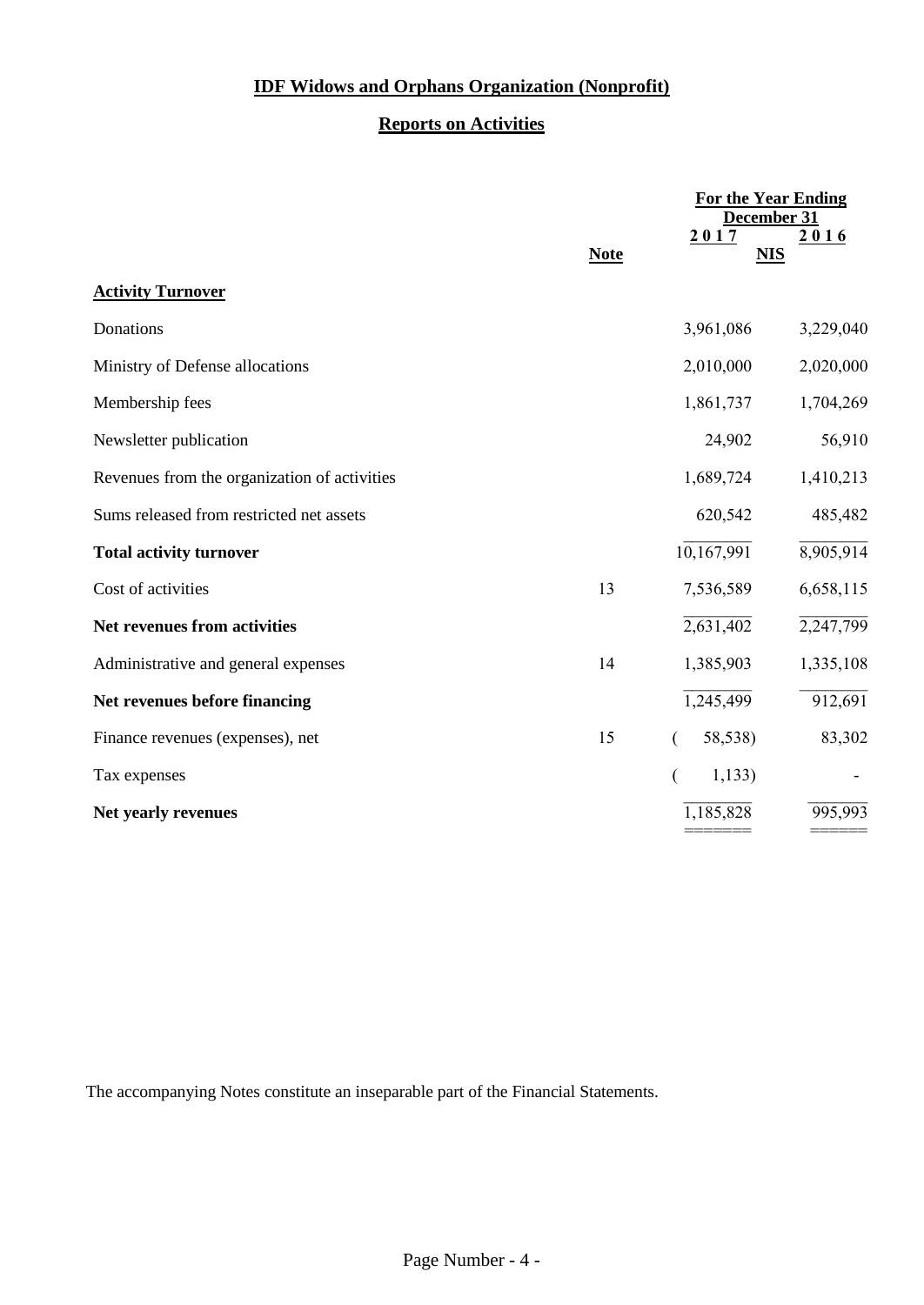## **Reports on Net Changes in Assets**

|                                                                                                                                                                | <b>Not</b>                                                           | <b>Unrestricted Net Assets</b>                                       |                                                                | <b>Restricted Net Assets</b> |                  |                              |
|----------------------------------------------------------------------------------------------------------------------------------------------------------------|----------------------------------------------------------------------|----------------------------------------------------------------------|----------------------------------------------------------------|------------------------------|------------------|------------------------------|
|                                                                                                                                                                | <b>Designated by</b><br>the<br>Organization's<br><b>Institutions</b> | <b>Designated by</b><br>the<br>Organization's<br><b>Institutions</b> | <b>Used for</b><br><b>Fixed</b><br><b>Assets</b><br><u>NIS</u> | <b>Temporary</b>             | <b>Permanent</b> | <b>Total</b>                 |
| <b>Balance as of January 1</b><br>2016                                                                                                                         | 2,034,949                                                            | 5,348,537                                                            | 322,595                                                        | 5,171,692                    | 3,060,806        | 15,938,579                   |
| Net yearly revenues<br>Financing expenses – funds<br>Withdrawal from funds<br>Re-designating activity center<br>construction fund<br>Adapting the value of the | 995,993<br>(1,000,000)                                               | 1,000,000                                                            |                                                                | $576$<br>485,482)            |                  | 995,993<br>576)<br>485,482)  |
| Attala Fund to the terms of the<br>dedication                                                                                                                  |                                                                      |                                                                      |                                                                |                              | 3,090)           | 3,090                        |
| Increase in value of<br>designated funds<br>Transfer to the assistance and<br>loans fund                                                                       |                                                                      |                                                                      |                                                                | 18,086<br>561,814            |                  | 18,086<br>561,814            |
| Sums released from net assets<br>Used for fixed assets<br>Sums transferred to cover<br>expenses                                                                | 26,181)                                                              |                                                                      | 26,181                                                         |                              |                  |                              |
| Depreciation                                                                                                                                                   | 57,533                                                               |                                                                      | (57,533)                                                       |                              |                  |                              |
| <b>Balance as of December 31</b><br>2016                                                                                                                       | 2,062,294                                                            | 6,348,537                                                            | 291,243                                                        | 5,265,534                    | 3,057,716        | 17,025,324                   |
| Net yearly revenues<br>Financing expenses – funds<br>Withdrawal from funds<br>Re-designating activity center                                                   | 1,185,828                                                            |                                                                      |                                                                | 459)<br>620,542)             |                  | 1,185,828<br>459)<br>620,542 |
| construction fund<br>Adapting the value of the<br>Attala Fund to the terms of the<br>dedication                                                                | (1,000,000)                                                          | 1,000,000                                                            |                                                                |                              |                  |                              |
| Increase in value of                                                                                                                                           |                                                                      | 126,834                                                              |                                                                | 173,773                      | 2,984            | 2,984<br>300,607             |
| designated funds<br>Transfer to the assistance and<br>loans fund<br>Sums released from net assets                                                              |                                                                      |                                                                      |                                                                | 509,440                      |                  | 509,440                      |
| Used for fixed assets<br>Sums transferred to cover<br>expenses                                                                                                 | 39,797)                                                              |                                                                      | 39,797                                                         |                              |                  |                              |
| Depreciation                                                                                                                                                   | 64,582                                                               |                                                                      | 64,582)                                                        |                              |                  |                              |
| <b>Balance as of December 31</b><br>2017                                                                                                                       | 2,272,907                                                            | 7,475,371                                                            | 266,458                                                        | 5,327,746                    | 3,060,700        | 18,403,182                   |
|                                                                                                                                                                |                                                                      |                                                                      |                                                                |                              |                  |                              |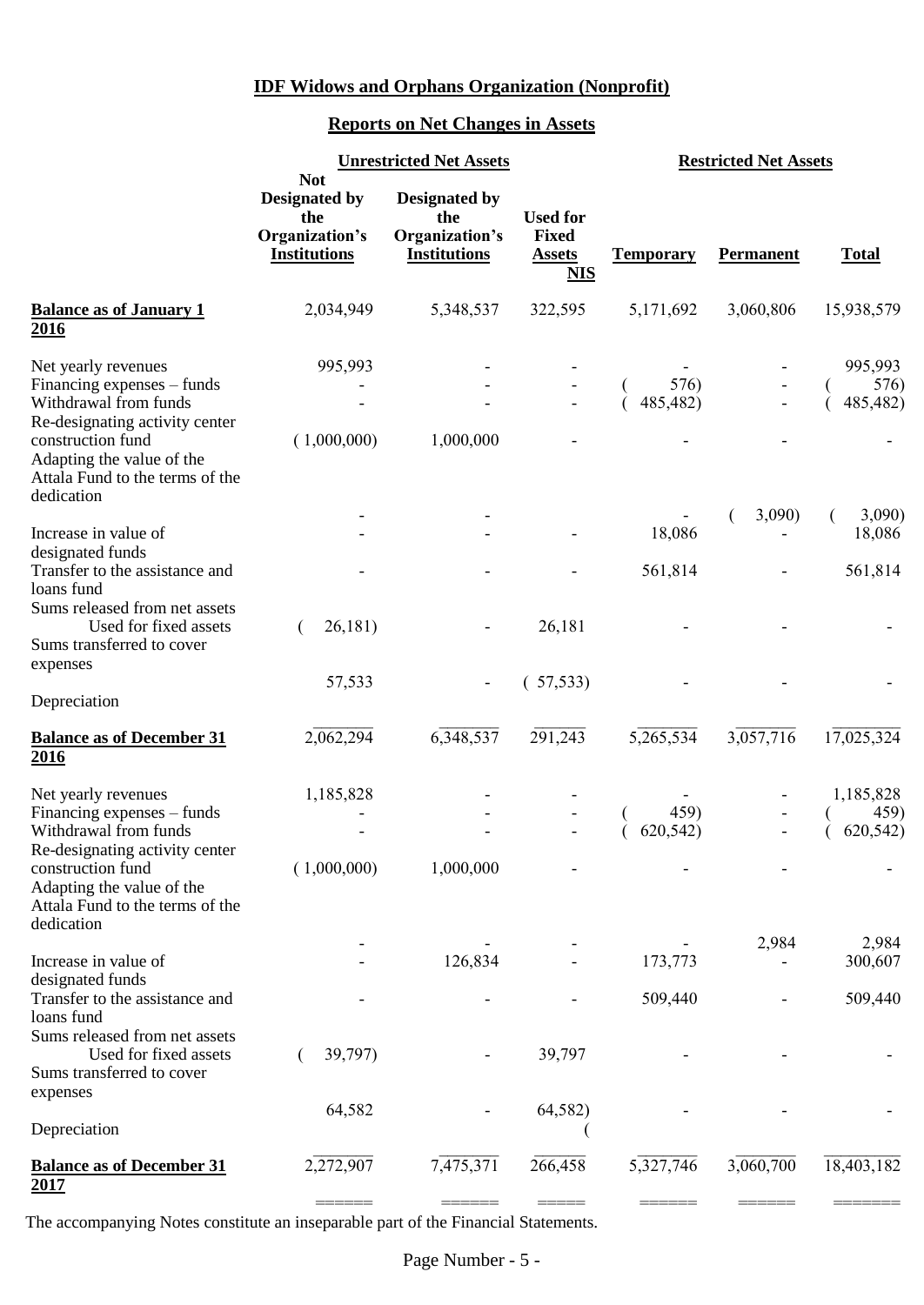## **Cash Flow Reports**

|                                                                                             | <b>For the Year Ending</b><br>December 31 |                     |
|---------------------------------------------------------------------------------------------|-------------------------------------------|---------------------|
|                                                                                             | <u>2017</u>                               | 2016                |
|                                                                                             | <b>NIS</b>                                |                     |
| <b>Cash Flow from Current Activities</b>                                                    |                                           |                     |
| Net yearly revenues                                                                         | 1,185,828                                 | 995,993             |
| Adjustments needed to present cash flows from current<br>$\text{activities}$ – see appendix |                                           |                     |
|                                                                                             | 7,427)                                    | 294,244             |
| Net cash from current activity                                                              | 1,178,401                                 | 1,290,237           |
| <b>Cash Flow for Investment Activity</b>                                                    |                                           |                     |
| Deposit in activity center construction fund                                                | (1,000,000)                               | (1,000,000)         |
| Proceeds from realization (acquisition) of tradable<br>securities, net                      | 793,360                                   | 119,729)            |
| Acquisition of fixed assets                                                                 | 39,797)                                   | 26,181)             |
| Net cash used in investment activities                                                      | 246,437)                                  | (1,145,910)         |
| Increase in cash and cash equivalents                                                       | $\frac{1}{931,964}$                       | $\frac{1}{144,327}$ |
| Balance of cash and cash equivalents at the beginning of<br>the year                        | 865,894                                   | 721,567             |
| Balance of cash and cash equivalents at the end of the<br>year                              | 1,797,858                                 | 865,894             |
|                                                                                             |                                           |                     |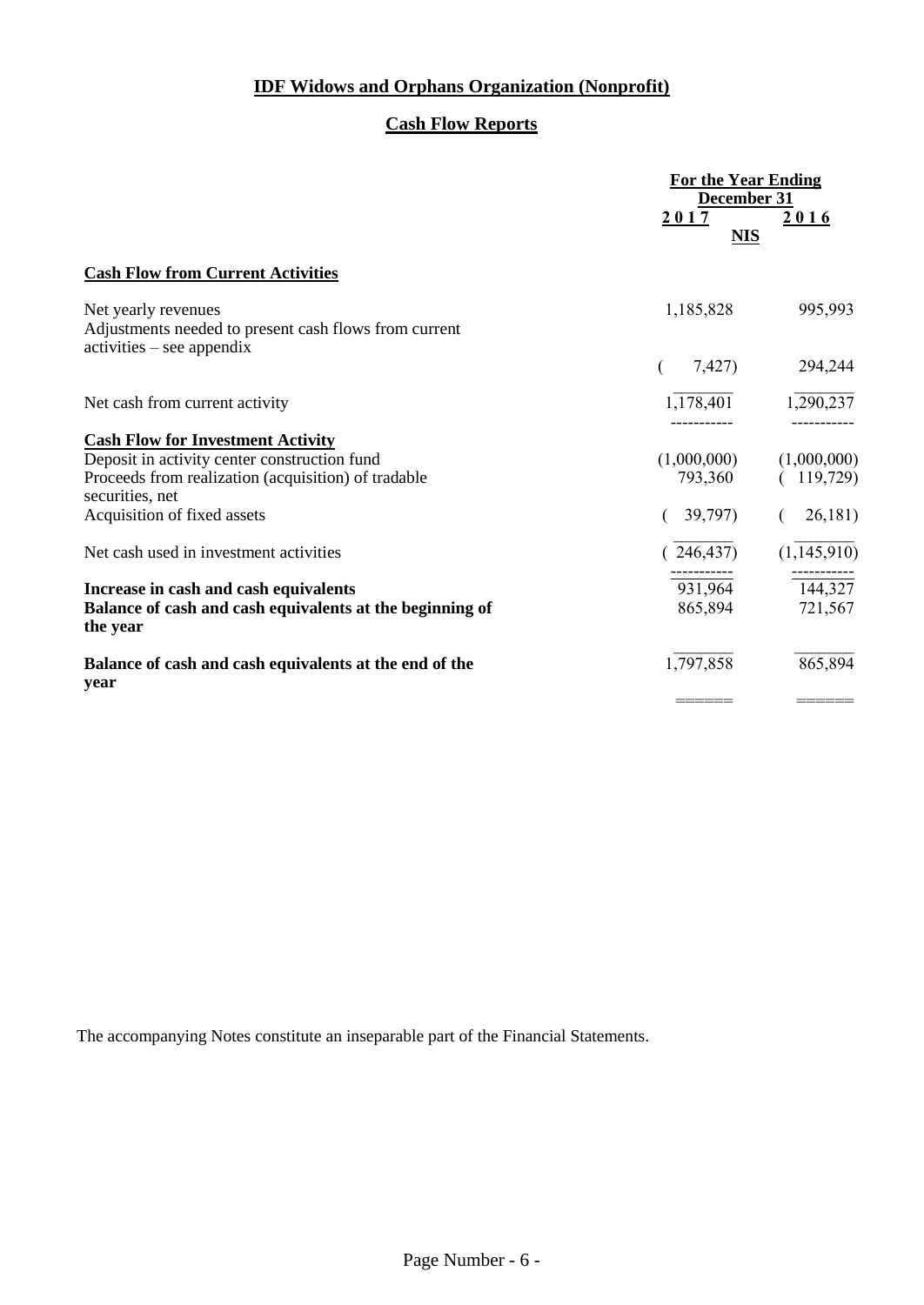## **Cash Flow Reports (Continued)**

## **Adjustments Required for the Presentation of Cash Flow from Current Activities**

|                                                                        | <b>For the Year Ending</b><br>December 31 |          |
|------------------------------------------------------------------------|-------------------------------------------|----------|
|                                                                        | 2017<br><b>NIS</b>                        | 2016     |
| Income and expenses not involving cash flows:                          |                                           |          |
| Depreciation                                                           | 64,582                                    | 57,533   |
| Decrease (increase) in excess reserve for severance pay liability, net | 6,233)                                    | 9,920    |
| Devaluation of tradable securities, net                                | 48,691                                    | 18,317   |
| <b>Changes in asset and liability items:</b>                           |                                           |          |
| Decrease (increase) in other receivables                               | (504, 211)                                | 95,854   |
| Increase in trade payables                                             | 323,674                                   | 123,811  |
| Decrease (increase) in other payables                                  | 66,070                                    | (11,191) |
|                                                                        | 7.427                                     | 294,244  |
|                                                                        |                                           |          |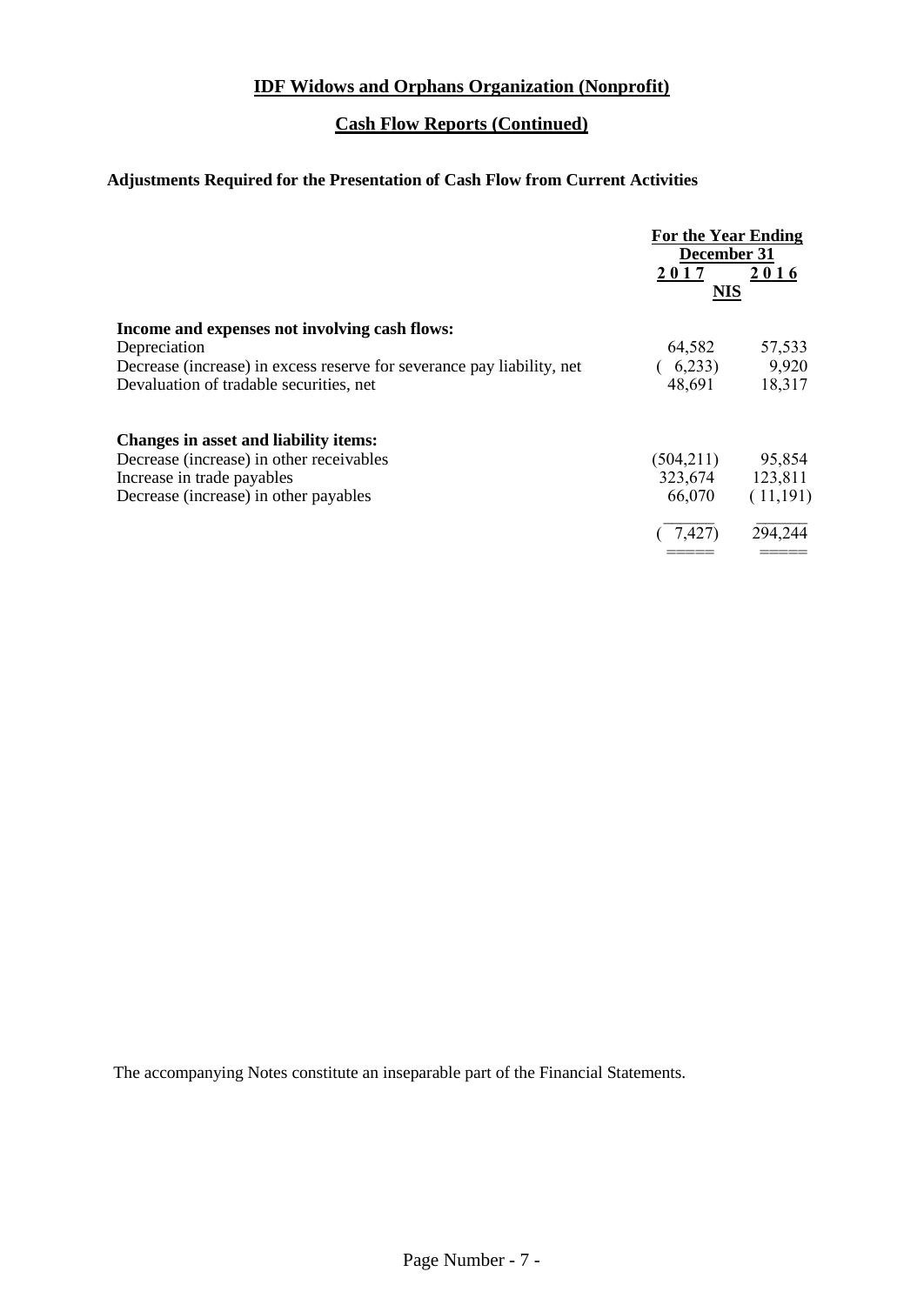#### **Notes to the Financial Statements**

#### 1. **General**

a. The IDF Widows and Orphans Organization (Nonprofit) (hereinafter: "the Organization") was founded on December 22 1991 and operates in accordance with the Associations Law, 1980. The Organization was originally registered as "the Association for the Survivors of the Fallen in Israel's Wars", and in 1999 it changed its name to its current name of "the IDF Widows and Orphans Organization". In 1996 the Organization was recognized by the Minister of Defense as the representative organization for by virtue of the Families of Soldiers Fallen in Battle (Remuneration and Rehabilitation) Law, 1950. The meaning of this decision, among other things, was the receipt of a yearly budget from the Ministry of Defense.

The Organization's goals, as set in the Organization's bylaws, are to act with any person or entity, organization or government authority or the public in general, in order to rehabilitate the condition of the Organization's members, as a public and as individuals, and in order to organize and raise assistance and help from various entities in the social and economic fields, connected to education and employment, and submitting medical, mental, legal and financial assistance to its members. In order to achieve these goals, the Organization works to receive donations, grants, estates, loans, membership fees and other budgets in order to finance its activity and assist its members.

The Organization's actions were intended for public purposes as defined in the Income Tax Ordinance, and therefore its income is not taxable by virtue of Section 9.(2) of the Income Tax Ordinance.

The Organization has approval in accordance with Section 46 of the Income Tax Ordinance. according to which a donation given the Organization grants the individual donor with a credit of 35% of the sum of the donation (Company – credit to the corporate tax rate).

#### b. Government Support The Organization is supported by Ministry of Defense budgets.

c. The definitions in these Financial Statements are in accordance with Accounting Standard 5 of the Israeli Institute of Certified Public Accountants, on accounting rules and financial reporting by non-profits.

#### Net Restricted Assets

Net assets, deriving from donations received or from some other inflow of assets, use of which by the Organization has been restricted by donor stipulations.

#### Temporary Restriction

Stipulations that expire upon the occurrence of a certain event or upon the passing of time, or which can be met or removed by taking some actions in accordance with these stipulations.

#### Permanent Restriction

Donor stipulations that do not expire with time, and which cannot be met or removed by taking some actions in accordance with these stipulations. Such a restriction allows the use of the fruits of the donations only.

#### **Other Information**

As defined in Auditing Standard 75 of the Institute of Certified Public Accountants in Israel on "Other Information in Documents Containing Controlled Financial Statements."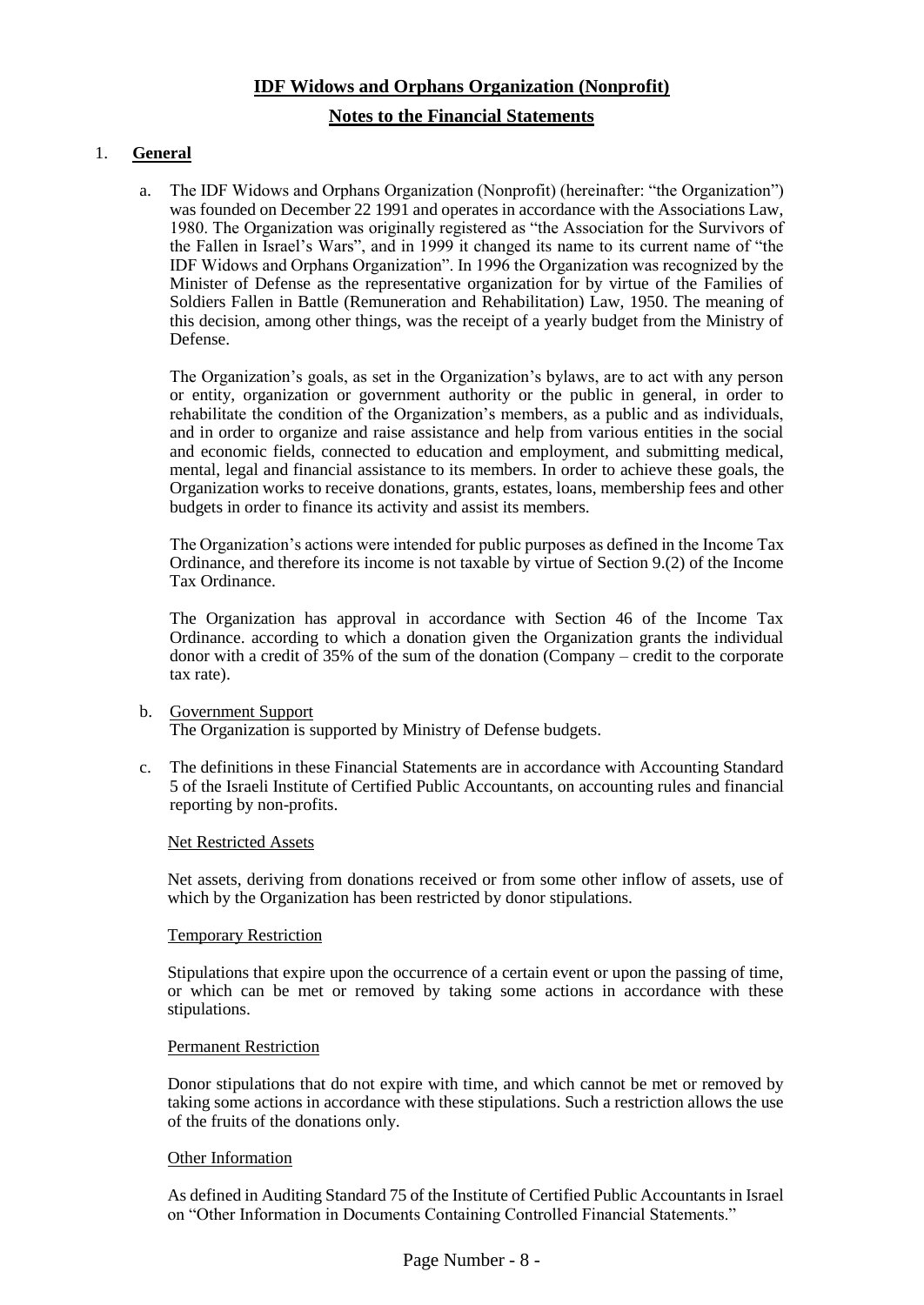#### **Notes to the Financial Statements**

d. In preparing the Financial Statements according to generally accepted accounting practices, management is required to use estimates and assessments that may influence the reported information on assets and liabilities, on data on contingent assets and pending liabilities disclosed in the books and on revenue and expense data for the reported period. Actual results may differ from these estimates.

#### 2. **Principal Accounting Policies**

The principal accounting policies, which were consistently applied in the preparation of the Financial Statements, are:

a. Influence of Changes in Purchasing Power of Israeli Currency

The Financial Statements have been prepared according to generally accepted accounting principles, on the historical cost convention basis. No disclosure is provided in these reports regarding the impact of the changes to the general purchasing power of Israeli currency on the Organization's activity. Furthermore, the Financial Statements are not presented in reported sums in accordance with generally accepted Israeli accounting rules.

b. Restricted Donations

Donations and/or other inflow of assets, received with usage of them restricted by donor stipulations and used for activity during the reported year, are presented in the Reports on Activity as income.

Donations, received with restrictions on their use by donors and which were not used for activity in the reported year, are presented in the Report on Changes as net assets, as an addition to restricted net assets. Upon achieving the goals for which these donations were received, the donations are presented, in the Report on Changes in Net Assets and the Report on Activities, as sums released from restricted net assets – for use for activities.

#### c. Cash and Cash Equivalents

Cash and cash equivalents include highly liquid investments, including bank deposits the amount of time until their repayment upon investment does not exceed three months, and which are not restricted use or pledged.

Balances in foreign currency or linked to foreign currency were included according to representative exchange rates as of the balance sheet date, as follows:

|                                  | December 31 |        |
|----------------------------------|-------------|--------|
|                                  | 2017        | 2016   |
| Consumer Price Index (in points) | 131.71      | 131.19 |
| Exchange rate in NIS of \$1 U.S. | 3.467       | 3.845  |
| Exchange rate in NIS of $E1$     | 4.1526      | 4.0438 |

d. Investments

Debentures, shares and options were included according to their value on the Securities Exchange as of the Balance Sheet Date. Certificates of participation in mutual funds were included according to redemption prices as of the Financial Statements. Bank deposits include linkage differences, exchange rate differences and accumulated interest as of the Financial Statements. Profits (losses) from these investments were included in the reports on financing revenues (expenses) activity, net.

e. Fixed Assets

Fixed assets are included at cost net of accumulated depreciation. Depreciation is calculated using the straight line method across the assets' estimated economic life span.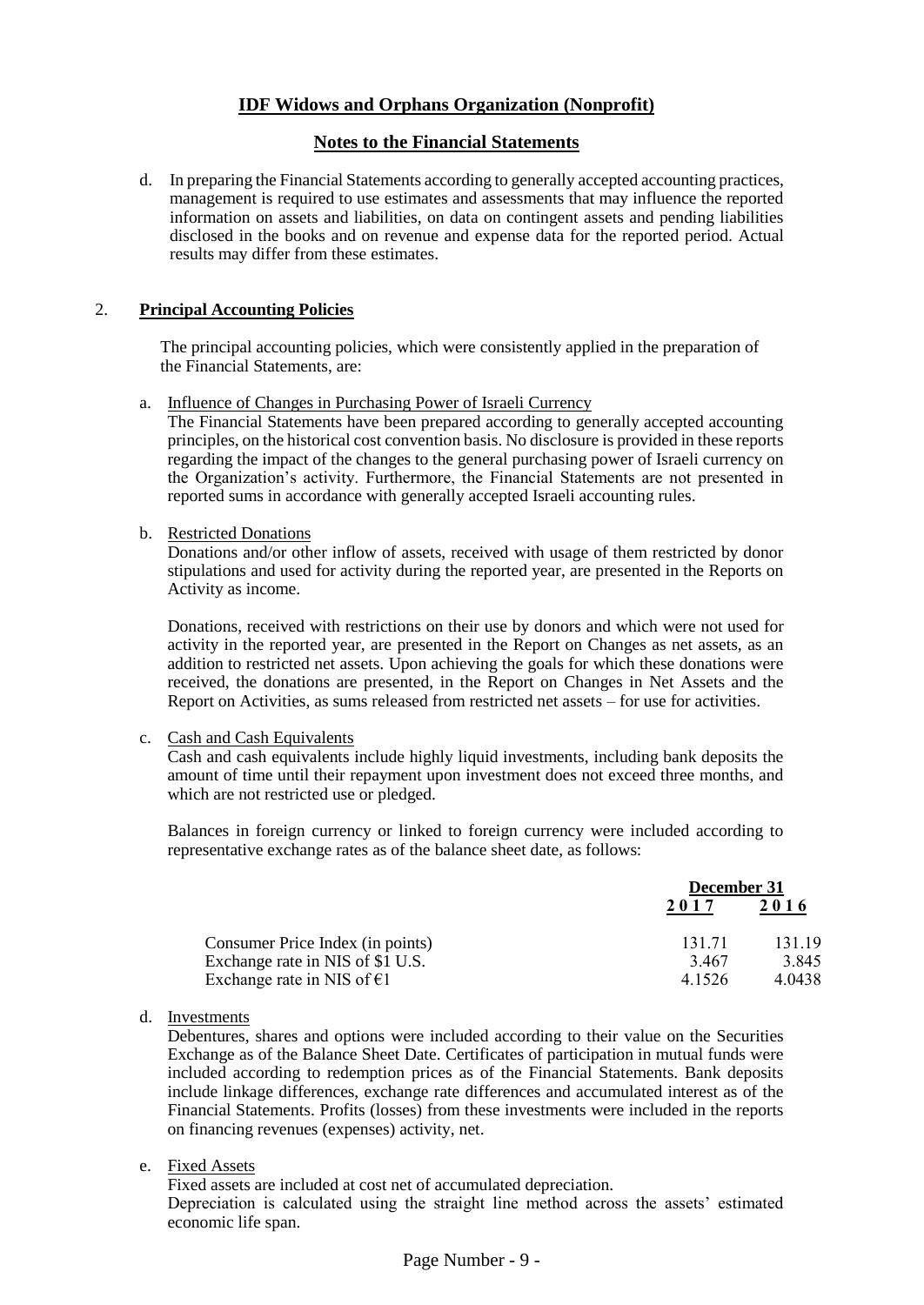## **Notes to the Financial Statements**

#### 2. **Principal Accounting Policies (Continued)**

#### f. Liabilities

Include obligations the Organization took upon itself as of the Financial Statements date.

g. Recognition of Income

Income is recorded on a cumulative basis, including deferred donations receivable via credit cards and checks collectable, referring to the report period but which have not been received as of the balance sheet date, and collection of which is expected to take place after the balance sheet date, as well as donations referring to the reported period and received in practice as of the signing of the Financial Statements.

Donations, received in assets, were included in the Financial Statements in accordance with the fair value of the assets as estimated by the organization.

#### h. Expenses

Expenses are recorded on a cumulative basis and include provisions to liabilities, the organization took upon itself as of the Financial Statements date.

# 3. **Cash and Cash Equivalents**

| Composition:             | December 31 |         |
|--------------------------|-------------|---------|
|                          | 2017        | 2016    |
|                          | <u>NIS</u>  |         |
| Cash in Israeli currency | 821,484     | 573,595 |
| Cash in foreign currency | 928,698     | 219,048 |
| Short-term deposits      | 47,676      | 73,251  |
|                          | 1,797,858   | 865,894 |
|                          |             |         |

4. **Other accounts receivable**

| Composition:                                                                                                      | December 31<br>2017<br><b>NIS</b> | 2016             |
|-------------------------------------------------------------------------------------------------------------------|-----------------------------------|------------------|
| Income receivable<br>Advance payments to suppliers<br>Credit companies and checks collectable<br>Prepaid expenses | 679,000<br>504,648<br>28,947      | 2,627<br>705,757 |
|                                                                                                                   | 1,212,595                         | 708,384          |

#### 5. **Excess reserve for severance pay liability, net**

The Company's severance pay liabilities for its employees are covered in full by ongoing payments to insurance companies and by the balance of the retirement compensation reserve. The sums accumulated at the insurance company are not under the Organization's control and management and are therefore not presented in the balance sheet.

The Organization's severance pay commitments, not included in the pension or insurance plans, are included in full in the balance sheet in accordance with the law and work agreements, and are calculated on the basis of the employees' final salary as of the balance sheet date.

The reserve in the compensation fund includes profits that have accumulated and may be withdrawn, only after commitments in accordance with work agreements and the Severance Pay Law have been fulfilled.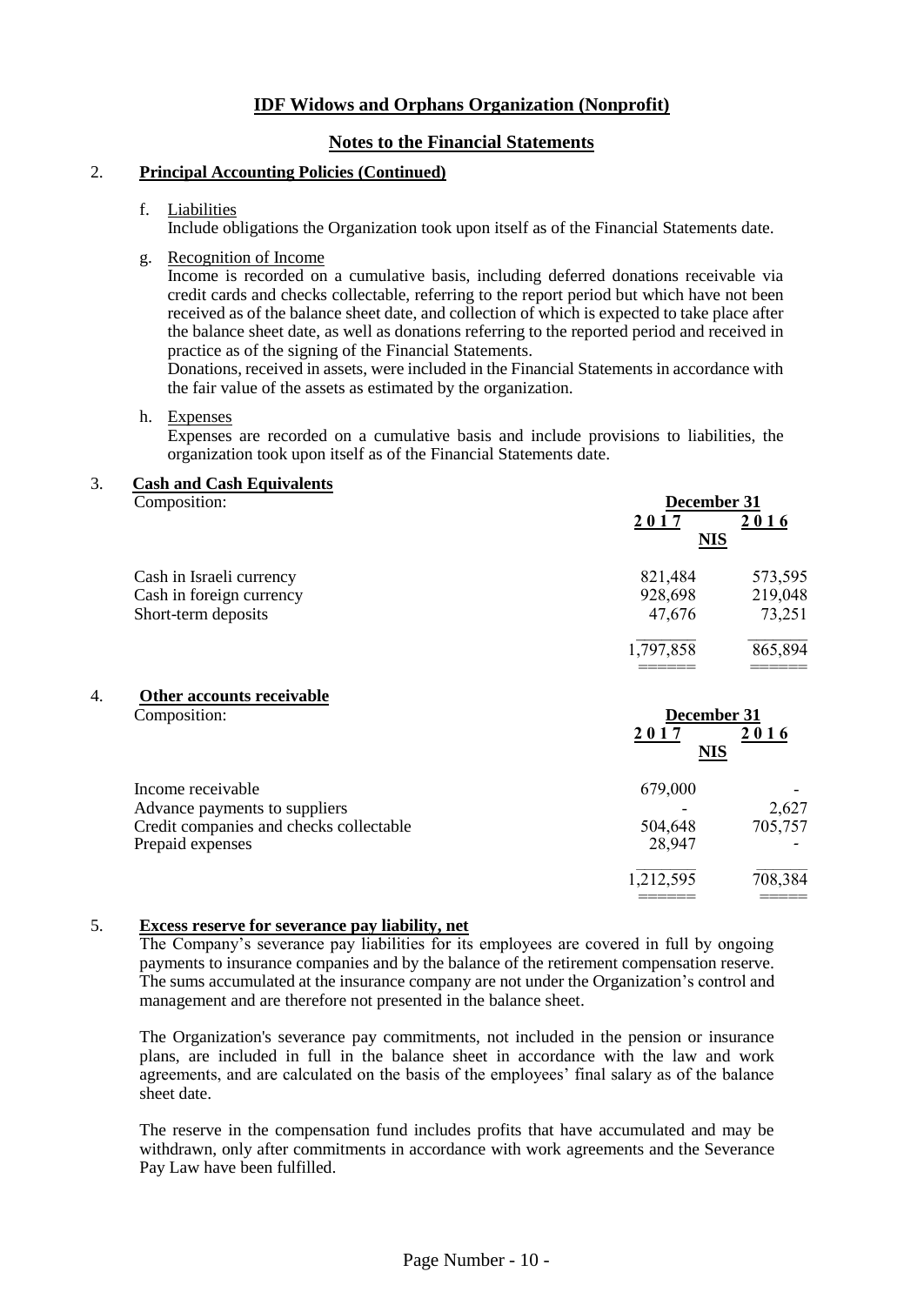#### **Notes to the Financial Statements**

|                                                 | December 31         |                    |
|-------------------------------------------------|---------------------|--------------------|
| Composition:                                    | 2017<br><b>NIS</b>  | 2016               |
| Fund deposited<br>Less – retirement pay reserve | 124,340<br>(92,944) | 117,273<br>92,110) |
|                                                 | 31,396              | 25,163             |

#### 6. **Attala Scholarships Fund Dedication**

According to a court ruling, the Association has served as the trustee of the dedication in question starting 1994, with the sum of the dedication fund in nominal values as of February 8 1994, in which the money was transferred to the Fund to be kept in trust, is 1,446,160 NIS. The Organization serves as manager and trustee for the Attala Margalit Fund dedication. The terms of the dedication limit the organization to the distribution of academic scholarships to IDF orphans from the fruits of the deposit (from the real yield after linking to the CPI).

|    |                                                        |           | December 31 |
|----|--------------------------------------------------------|-----------|-------------|
|    | Composition:                                           | 2017      | 2016        |
|    |                                                        |           | <b>NIS</b>  |
|    | Donation fund                                          | 1,446,160 | 1,446,160   |
|    | Linkage differentials accumulated for the<br>fund, net | 1,614,540 | 1,611,556   |
|    |                                                        | 3,060,700 | 3,057,716   |
| 7. | <b>Assistance Funds</b><br>Composition:                |           | December 31 |
|    |                                                        | 2017      | 2016        |

|                                                                          | 2011<br>NIS          | 4 V 1 V                |
|--------------------------------------------------------------------------|----------------------|------------------------|
| Deposit of loans to Fund members (a)<br>Health grant assistance fund (b) | 4,153,648<br>989.320 | 3,914,848<br>1,165,449 |
|                                                                          | 5,142,968            | 5,080,297              |

a) The Fund was founded in 2005 and is financed by monthly membership fees of 5 NIS, in accordance with the decision of the Knesset Labor and Welfare Committee, deducted from the membership fees and paid the Organization by its members. The deposits are deposited in a banking corporation and bears Prime-1.5% yearly interest.

This deposit serves as the Organization's collateral for the planholders' loans, received at the Bank under preferred terms.

b) The Fund was founded in 2005 and is financed by monthly membership fees of 5 NIS, in accordance with the decision of the Knesset Labor and Welfare Committee, deducted from the membership fees and paid the organization by its members. The purpose of the Fund is to assist the organization's members on health issues through grants, approved by the Organization's Loans and Bonuses Committee.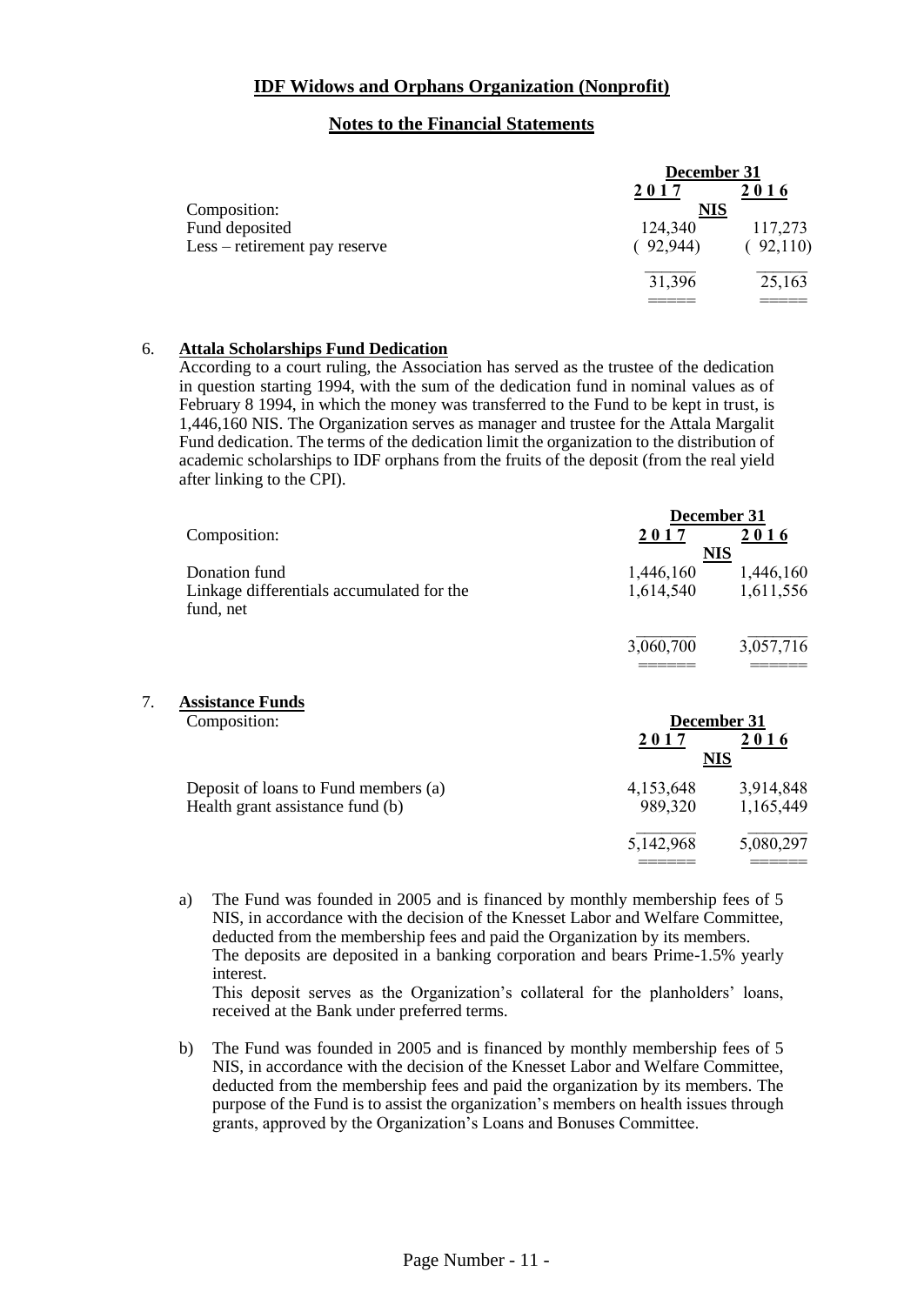#### **Notes to the Financial Statements**

#### 8. **Activity Center Construction Fund**

According to a decision by the Organization's Managing Committee, it had been decided in the past to designated a total of 3,500,000 NIS from the organization's monetary balances to establish activity centers for widows who are members of the Organization. In 2015 the Managing Committee decided to set the Fund at 5,000,000 NIS. An additional 1,000,000 NIS was earmarked in 2016. Another 1,000,000 NIS was earmarked in 2017, making the principal balance as of December 31 2017 7,118,571 NIS (including a change in the value of securities attributed to the Fund).

#### 9. **Scholarship Distribution Fund**

a) According to a decision by the Organization's Managing Committee, it had been decided in the past to designated a total of 1,000,000 NIS from the organization's monetary balances to distribute scholarships and wedding gifts. The Fund is presented according to the sum decided upon for dedication, less the sums withdrawn for the distribution of scholarships and plus the change in the value of securities attributed to the Fund.

No dividends were distributed in the reported year and in the preceding year from the Fund's money.

b) The Fund includes a donation intended for the distribution of scholarships from the estate of the late Sarah and Yosef Graff, received in 2011. No money from the Fund was distributed in the reported year (previous year  $-71,500$  NIS distributed).

#### 10. **Fixed assets, net**

Composition:

| Composition:                                                                       |                   | <b>Office</b><br><b>Equipment</b><br>and | Leasehold                         |                     |
|------------------------------------------------------------------------------------|-------------------|------------------------------------------|-----------------------------------|---------------------|
|                                                                                    | <b>Computers</b>  | <b>Furnishings</b>                       | <b>Improvements</b><br><u>NIS</u> | <b>Total</b>        |
| Cost<br>Balance as of January 1 2017<br>Yearly additions                           | 389,880<br>35,560 | 439,907<br>4,237                         | 462,119                           | 1,291,906<br>39,797 |
| Balance as of December 31<br>2017                                                  | 425,440           | 444,144                                  | 462,119                           | 1,331,703           |
|                                                                                    |                   |                                          |                                   |                     |
| <b>Accrued Depreciation</b><br>Balance as of January 1 2017<br>Yearly depreciation | 369,832<br>14,296 | 332,617<br>17,507                        | 298,214<br>32,779                 | 1,000,663<br>64,582 |
| Balance as of December 31<br>2017                                                  | 384,128           | 350,124                                  | 330,993                           | 1,065,245           |
|                                                                                    |                   |                                          |                                   |                     |
| <b>Depreciated Cost</b>                                                            |                   |                                          |                                   |                     |
| As of December 31 2017                                                             | 41,312            | 94,020                                   | 131,126                           | 266,458             |
| As of December 31 2016                                                             | 20,048            | 107,290                                  | 163,905                           | 291,243             |
| Depreciation rates                                                                 | 33%               | 15%-7%                                   | 10%                               |                     |
|                                                                                    | =====             | =====                                    |                                   |                     |

#### **IDF Widows and Orphans Organization (Nonprofit)**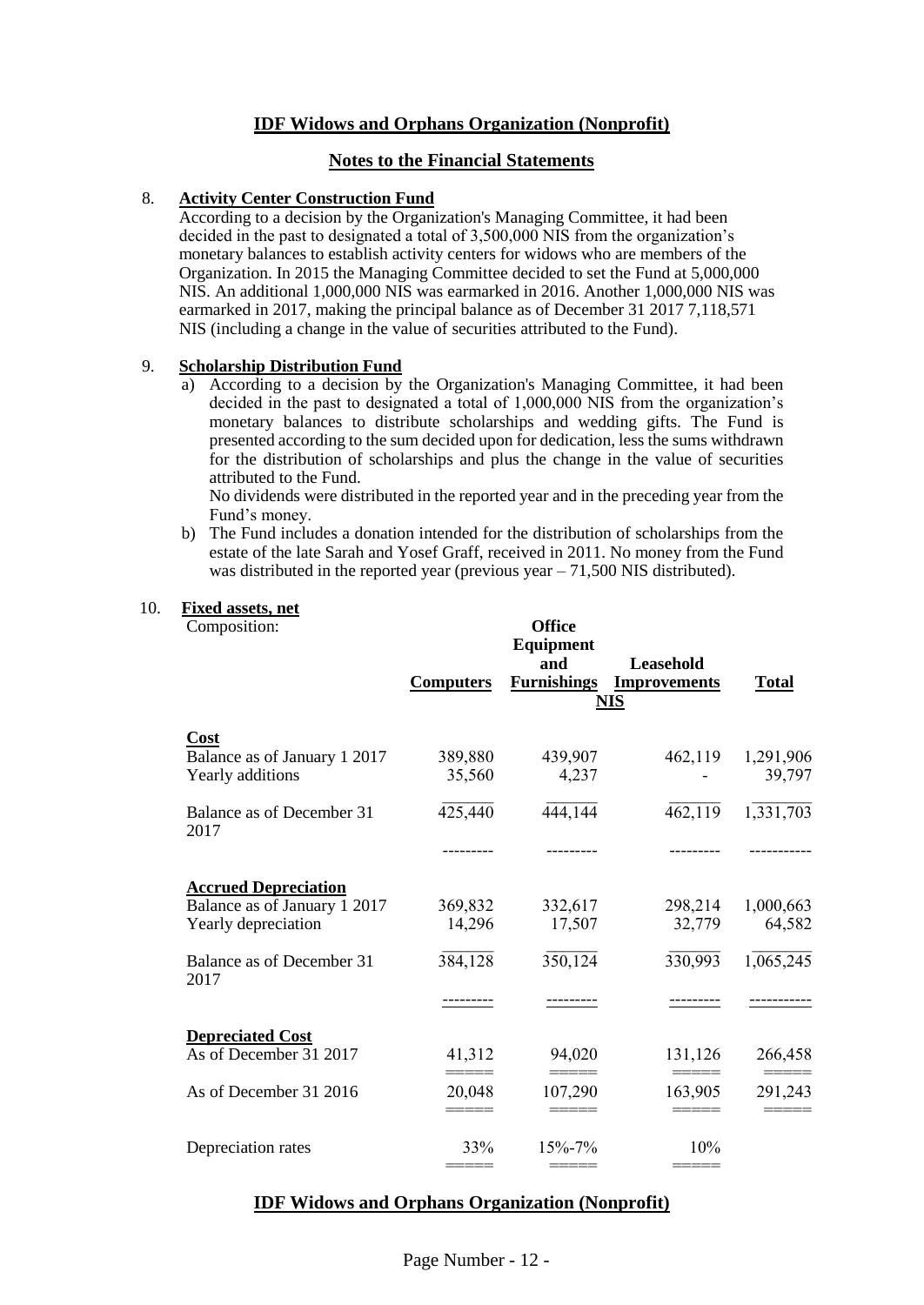## **Notes to the Financial Statements**

11. **Trade Payables** Composition: **December 31**  $2017$   $2016$ **NIS** Outstanding debts 353,320 211,958 Checks redeemable 494,844 312,532  $\_$   $\_$ 848,164 524,490 ===== =====

#### 12. **Other Payables and Credit Balances** Composition: **December 31**

|                                                      | NIS     |         |
|------------------------------------------------------|---------|---------|
| Employees and institutions in respect of<br>salaries | 212,019 | 177,602 |
| Expenses payable                                     | 63,780  | 48,260  |
| Ministry of Finance – Income Tax                     | 1,133   |         |
| Others                                               | 82,400  | 67,400  |
|                                                      | 359,332 | 293,262 |

**2 0 1 7 2 0 1 6**

===== =====

**For the Year Ending** 

# 13. **Cost of Activities**

|                                                       | December 31 |           |
|-------------------------------------------------------|-------------|-----------|
|                                                       | 2017        | 2016      |
|                                                       | <b>NIS</b>  |           |
| Family events (hikes, summer camp, culture and so on) | 4,579,420   | 3,790,993 |
| Family support                                        | 797,792     | 588,812   |
| Organization newsletter production                    | 274,434     | 432,348   |
| Distribution of grants and wedding gifts              | 331,190     | 351,000   |
| Salary and associated                                 | 861,347     | 820,546   |
| Rent and electricity                                  | 357,643     | 322,650   |
| Municipal taxes                                       | 72,360      | 69,849    |
| Administrative and office maintenance                 | 155,516     | 161,016   |
| Mail and communications                               | 46,138      | 63,181    |
| Depreciation                                          | 58,124      | 51,780    |
| Shipping and deliveries                               | 2,625       | 5,940     |
|                                                       | 7,536,589   | 6,658,115 |
|                                                       |             |           |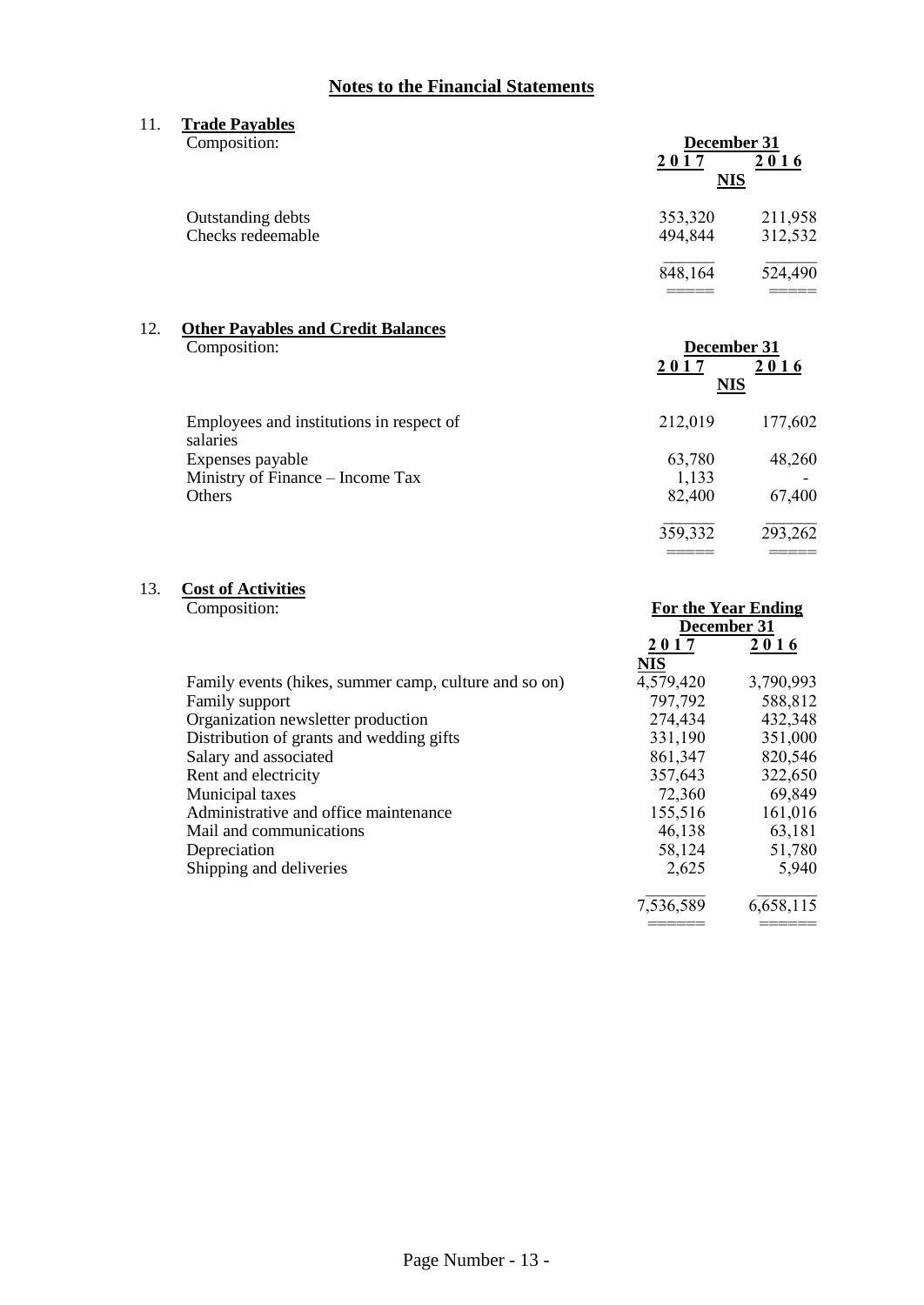## **Notes to the Financial Statements**

## 14. **Administrative and General Expenses**

|     | Composition:                                             | <b>For the Year Ending</b><br>December 31 |                                                                                   |
|-----|----------------------------------------------------------|-------------------------------------------|-----------------------------------------------------------------------------------|
|     |                                                          | 2017<br><b>NIS</b>                        | 2016                                                                              |
|     | Payroll and benefits                                     | 695,170                                   | 635,889                                                                           |
|     | Office rent and power                                    | 39,738                                    | 35,850                                                                            |
|     | Municipal taxes                                          | 8,040                                     | 7,761                                                                             |
|     | Communications                                           | 4,940                                     | 7,865                                                                             |
|     | Legal                                                    | 107,521                                   | 124,440                                                                           |
|     | Accounting and auditing                                  | 158,411                                   | 153,640                                                                           |
|     | Strategic consulting and public and government           | 71,303                                    | 96,529                                                                            |
|     | relations                                                |                                           |                                                                                   |
|     | Administrative and office maintenance                    | 16,708                                    | 21,691                                                                            |
|     | Gifts and hospitality                                    | 25,604                                    | 21,714                                                                            |
|     | Fees, membership fees and supplementary education        | 47,859                                    | 13,435                                                                            |
|     | Auto maintenance, parking, travel and deliveries         | 80,093                                    | 66,342                                                                            |
|     | Office insurance                                         | 1,663                                     | 1,508                                                                             |
|     | Executive liability insurance                            | 9,146                                     | 9,667                                                                             |
|     | Fundraising                                              | 111,796                                   | 52,513                                                                            |
|     | Depreciation                                             | 6,458                                     | 5,753                                                                             |
|     | Organization's election expenses                         |                                           | 48,802                                                                            |
|     | Miscellaneous                                            | 1,453                                     | 31,709                                                                            |
|     |                                                          | 1,385,903                                 | 1,335,108                                                                         |
| 15. | <b>Finance revenues (expenses), net</b><br>Composition:  | <b>For the Year Ending</b><br>December 31 |                                                                                   |
|     |                                                          | 2017<br><b>NIS</b>                        | <u>2016</u>                                                                       |
|     | <b>Financing Income</b>                                  |                                           |                                                                                   |
|     | Interest and dividend income                             | 68,677                                    | 138,052                                                                           |
|     | Profits realized and revaluation of tradable securities, | 254,900                                   |                                                                                   |
|     | net                                                      |                                           |                                                                                   |
|     |                                                          |                                           | 323,577 138,052                                                                   |
|     | $Less - some of the funds restricted with financing$     | (303,591)                                 | (14,996)                                                                          |
|     | revenues                                                 |                                           |                                                                                   |
|     | Total financing income                                   | 19,986                                    | 123,056                                                                           |
|     |                                                          |                                           |                                                                                   |
|     | <b>Financing Expenses</b>                                |                                           |                                                                                   |
|     | Commissions for banks and credit companies               |                                           |                                                                                   |
|     | Investment management and consulting                     |                                           |                                                                                   |
|     | Exchange rate differences, net                           |                                           | $(31,331)$ $(24,315)$<br>$(7,250)$ $(7,798)$<br>$(39,943)$ $(3,719)$<br>$(3,321)$ |
|     | Losses realized and revaluation of tradable securities,  |                                           |                                                                                   |
|     | net                                                      |                                           |                                                                                   |
|     | Total financing expenses                                 | (78,524)                                  | (39,754)                                                                          |
|     |                                                          |                                           |                                                                                   |
|     |                                                          |                                           |                                                                                   |
|     | Finance revenues (expenses), net                         | 58,538)                                   | 83,302                                                                            |

===== =====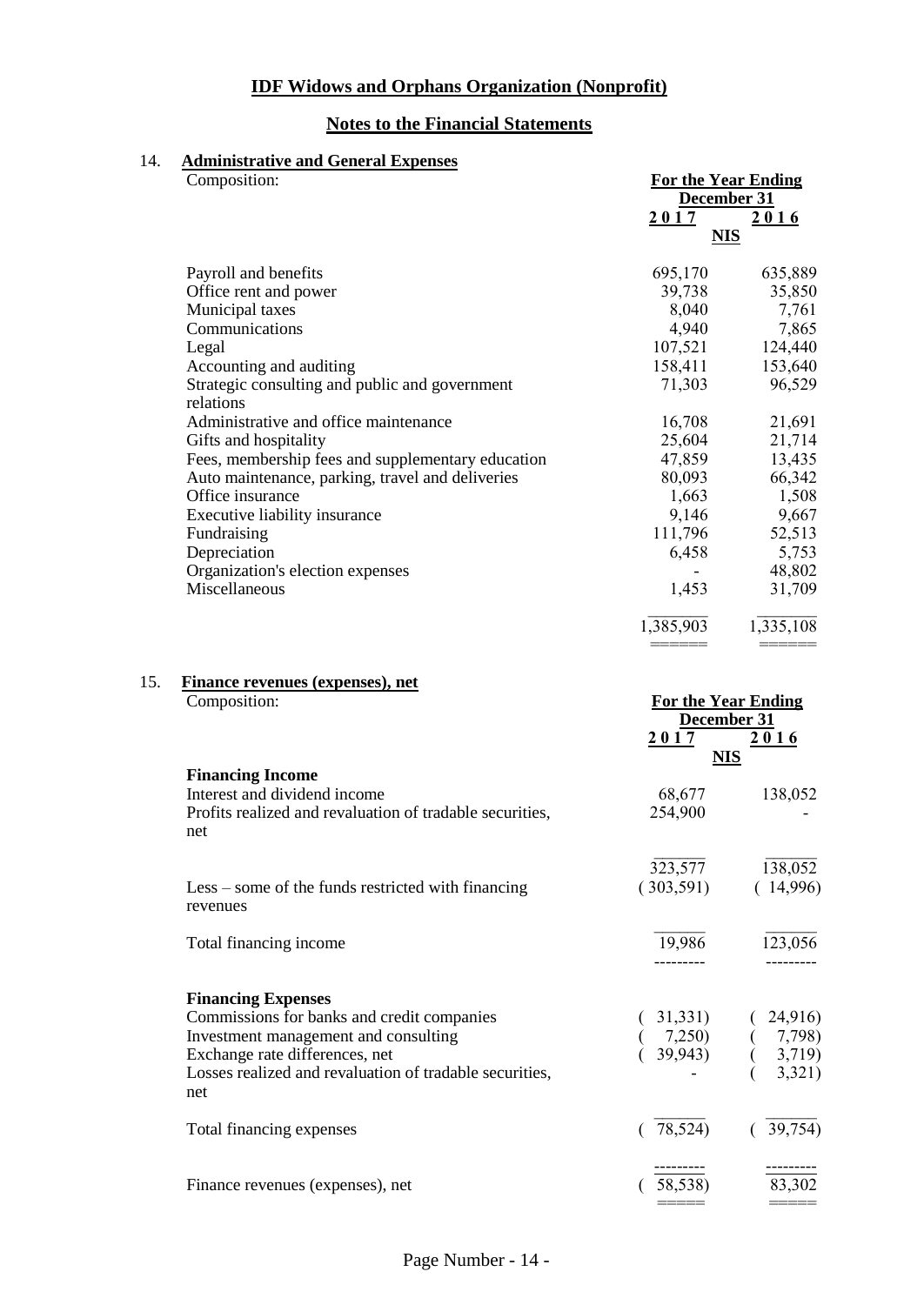#### **Comparison with Budget**

The budget was approved at the meeting of the Organization's elected representatives. Budget data that constitutes "other information" is not reviewed.

|                                              | December 31              |                    |                          |
|----------------------------------------------|--------------------------|--------------------|--------------------------|
|                                              | 2018                     | 2017               | 2017                     |
|                                              |                          | <b>NIS</b>         |                          |
|                                              | <b>Budget</b>            | <b>Actual</b>      | <b>Budget</b>            |
|                                              |                          | <b>Performance</b> |                          |
| <b>Activity Turnover</b>                     |                          |                    |                          |
| Ministry of Defense allocation               | 2,010,000                | 2,010,000          | 2,000,000                |
| Membership fee revenues                      | 1,680,000                | $(*) 1,861,737$    | 1,704,000                |
| Donations                                    | 4,251,000                | 3,961,086          | 3,908,000                |
| Sums released from restricted net assets     | 600,000                  | 620,542            | 576,000                  |
| Revenues from the organization of activities | 1,380,000                | 1,689,724          | 1,300,000                |
| Other revenues                               | 50,000                   | 24,902             | 30,000                   |
|                                              | 9,971,000                | 10,167,991         | 9,518,000                |
|                                              |                          |                    |                          |
| <b>Organization's Operating Expenses</b>     |                          |                    |                          |
| <b>Cost of activities</b>                    |                          |                    |                          |
| Support for families of Organization         | 1,615,000                | 1,128,982          | 1,680,000                |
| members                                      |                          |                    |                          |
| Events and activities for Organization       | 4,602,000                | 4,579,420          | 4,219,000                |
| members                                      |                          |                    |                          |
| Organization newsletter production           | 245,000                  | 274,434            | 350,000                  |
| Salary and associated                        | 810,000                  | 861,347            | 790,000                  |
| Rent and electricity                         | 350,000                  | 357,643            | 340,000                  |
| Municipal taxes                              | 90,000                   | 72,360             | 90,000                   |
| Office and maintenance expenses              | 170,000                  | 92,130             | 180,000                  |
| Mail and communications                      | 140,000                  | 46,138             | 130,000                  |
| Computer and website maintenance             | 50,000                   | 63,386             | 55,000                   |
| Deliveries                                   | 10,000                   | 2,625              | 10,000                   |
| Travel and parking                           | 10,000                   |                    | 10,000                   |
| Depreciation                                 | $\overline{\phantom{a}}$ | 58,124             | $\overline{\phantom{a}}$ |
| Unplanned and miscellaneous                  | 25,000                   |                    | 25,000                   |
| Financing expenses, net                      | 40,000                   | 58,538             | 40,000                   |
| Total cost of activities                     | 8,157,000                | 7,595,127          | 7,919,000                |
|                                              |                          |                    |                          |

(\*) Revenues from membership fees, net, are presented after deducting revenues from membership fees to the sum of 509,440 NIS for assistance funds, classified under temporarily restricted net assets.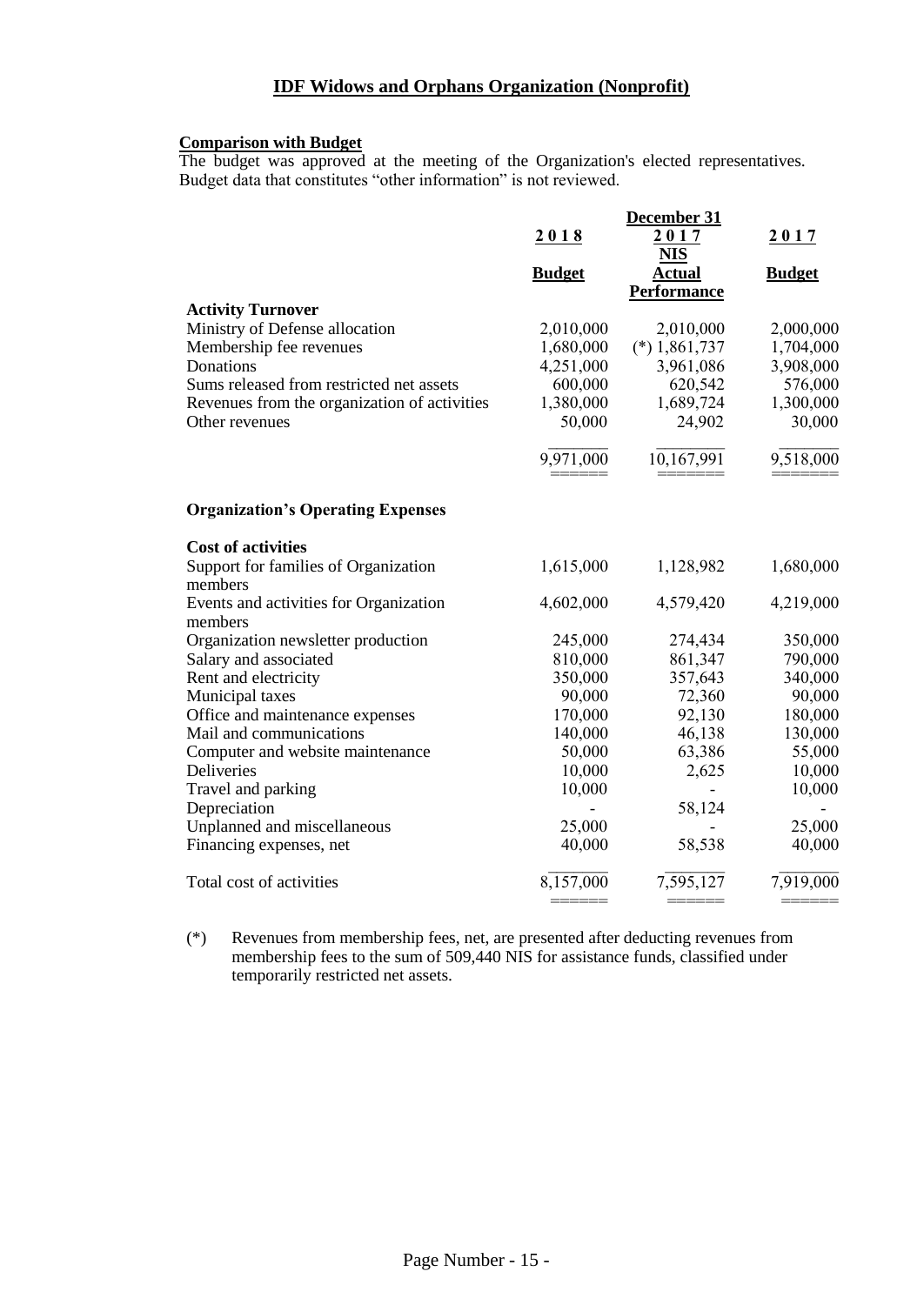# **Comparison with Budget (Continued)**

|                                            | <b>For the Year Ending</b> |                    |               |
|--------------------------------------------|----------------------------|--------------------|---------------|
|                                            | December 31                |                    |               |
|                                            | 2018                       | 2017               | 2017          |
|                                            |                            | <b>NIS</b>         |               |
|                                            |                            | <b>Actual</b>      |               |
|                                            | <b>Budget</b>              | <b>Performance</b> | <b>Budget</b> |
| <b>Administrative and General Expenses</b> |                            |                    |               |
| Payroll and benefits                       | 710,000                    | 626,426            | 690,000       |
| Rental fees and power                      | 45,000                     | 39,738             | 44,000        |
| Municipal taxes                            | 12,000                     | 8,040              | 12,000        |
| Communications                             | 15,000                     | 4,940              | 15,000        |
| Legal                                      | 130,000                    | 107,521            | 130,000       |
| Accounting and auditing                    | 163,000                    | 158,411            | 163,000       |
| Administrative and office maintenance      | 40,000                     | 18,371             | 55,000        |
| Hospitality, gifts and entertainment       | 15,000                     | 25,604             | 15,000        |
| Fees, membership fees and supplementary    | 15,000                     | 47,859             | 15,000        |
| education                                  |                            |                    |               |
| Vehicles, parking, travel and deliveries   | 94,000                     | 80,093             | 95,000        |
| Depreciation                               |                            | 6,458              |               |
| Marketing strategy                         | 220,000                    | 71,303             | 110,000       |
| Director insurance                         | 15,000                     | 9,146              | 15,000        |
| <b>Remuneration for Managing Committee</b> | 70,000                     | 68,744             | 70,000        |
| members for meetings                       |                            |                    |               |
| Fundraising cost                           | 250,000                    | 111,796            | 150,000       |
| Unplanned and miscellaneous                | 20,000                     | 1,453              | 20,000        |
|                                            |                            |                    |               |
| Total general and administrative expenses  | 1,814,000                  | 1,385,903          | 1,599,000     |
| Tax expenses                               |                            | 1,133              |               |
|                                            |                            |                    |               |
| Net yearly revenues                        |                            | 1,185,828          |               |
|                                            |                            |                    |               |